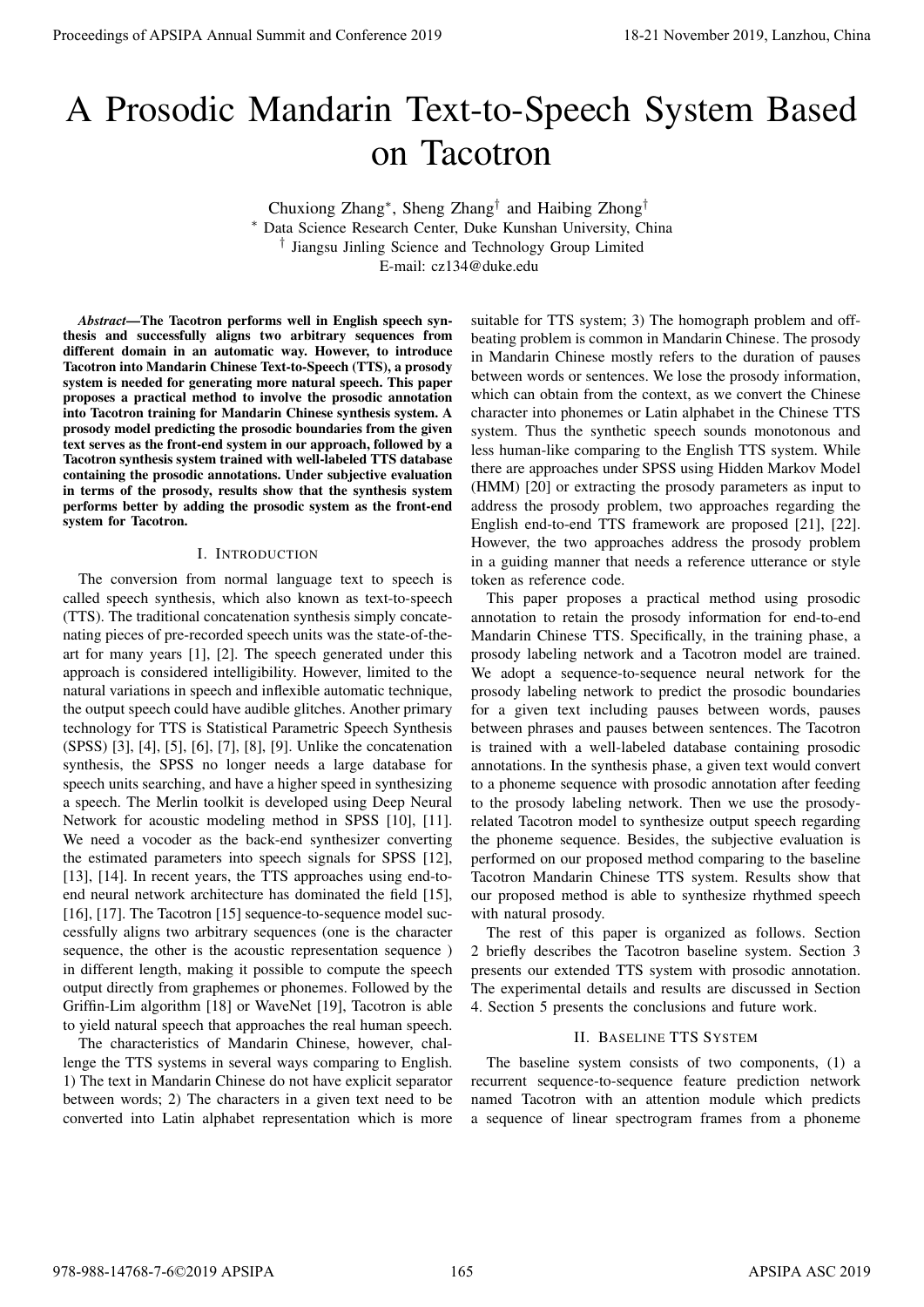sequence, and (2) the Griffin-Lim algorithm which generates time-domain waveform samples conditioned on the predicted linear spectrogram frames. In the following subsection, we will focus on the first component.

#### *A. Text Processing for Mandarin Chinese*

We could not intuitively obtain the pronunciation of the Chineses text in written form unless we convert it into phoneme sequences. The phoneme sequence is more suitable and stable for a Mandarin Chinese TTS system, because the mapping and alignment between the phoneme sequence and acoustic feature sequence are more reliable. Therefore, we employ the phoneme sequence as the input of Tacotron. The Chinese phoneme, which is also called pinyin, can be divided into three parts, consonant, vowel and tone respectively. For example, the phoneme "shang1" can be separated into "sh", "ang" and "1"; the "sh" is the consonant in "shang1", the "ang" is the vowel and "1" denotes the tone. Usually, we need blank spaces to perform disambiguation between characters when converting the text into the phoneme sequence. For example, if the utterance is "今天天气不错" (It is a nice weather today), the corresponding phoneme sequence for Tacotron input would be "jin1 tian1 tian1 qi4 bu2 cuo4".

#### *B. Acoustic Feature Representation*

In this paper, we choose a high-level acoustic representation, the linear-frequency spectrograms, to bridge the two components. Short Time Fourier Transform [23] (STFT) is used to analyze the time-domain audio signal in terms of the frequency domain. High-level representation can embody more acoustic information, but it is much harder to imitate for networks. Hence it is appropriate to introduce a lowlevel acoustic representation as a temporary output. A melfrequency spectrogram is considered as a low-level acoustic representation of the short-term power spectrum of a sound. Firstly the mel-frequency spectrum is obtained by applying a non-linear mel scale transform on the frequency axis of STFT. Then a particular number of mel-filters are designed to summarize the frequency content according to the human auditory system. The phrase information is discarded during acoustic feature representation extraction and is estimated using the Griffin-Lim algorithm when generating the audio samples. Proceedings of APSIPA Annual Summit and Conference 2019<br>
superce and Conference 2013 Units (Conference 2018)<br>
The demand of Application of Application of Application of Application of Application of Application of Applica

## *C. Model Architecture*

Tacotron is designed as an attention-based sequence-tosequence model involving three modules, which are the encoder, decoder and attention mechanism. Figure 1 shows the model architecture of Tacotron.

*1) Encoder:* The encoder is composed of several convolutional layers followed by bi-directional long short-term memory (BLSTM) [24] layers to obtain the interactive and long-term correlations between elements in the sequence. This structure produces hidden representation from character embedding sequence. The hidden representation then feed into the attention mechanism to get a fix-length context



Fig. 1. Architecture of Tacotron

vector. The input phonemes are represented using a learned 512-dimensional character embedding. Some necessary batchnormalization and dropout layers are also involved to prevent it from over-fitting.

*2) Attention mechanism:* The attention mechanism used in encoder-decoder architecture is believed to allow the decoder to refer to different parts of the source sequence at each decoder step. It has recently been a trend in deep learning including Speech Recognition [25], Machine Translation [26], etc. However, unlike machine translation, speech synthesis is a streamlining task and the attention is undoubtedly moving forward as time step increases. In this case, a location-sensitive attention [27], which extends the additive attention mechanism [28] to employ cumulative attention weights from previous decoder time step as an additional feature, is applied to the output of the encoder. This mechanism enables the model to move forward consistently through the input sequence and mitigates potential failure cases where some subsequences are repeated or ignored by the decoder. Besides, the attention mechanism summarizes the full sequence from the encoder for the decoder to predict the acoustic feature representation at each decoder time step.

*3) Decoder:* The decoder is an autoregressive recurrent neural network. At each time step, it predicts a melspectrogram frame given the previous output and a context vector generated from the attention mechanism. A pre-net layer consisting of two fully connected layers is applied to the previous output, followed by a stack of uni-directional LSTM to maintain the long-term dependencies. The concatenation of context vector and LSTM output is then passed through two separately projection layers to get the mel-spectrogram prediction and the stop token prediction respectively. A postnet consisting of several convolution layers is applied to the mel-spectrogram prediction to perform residual reconstruction. After feeding the residual mel-spectrogram prediction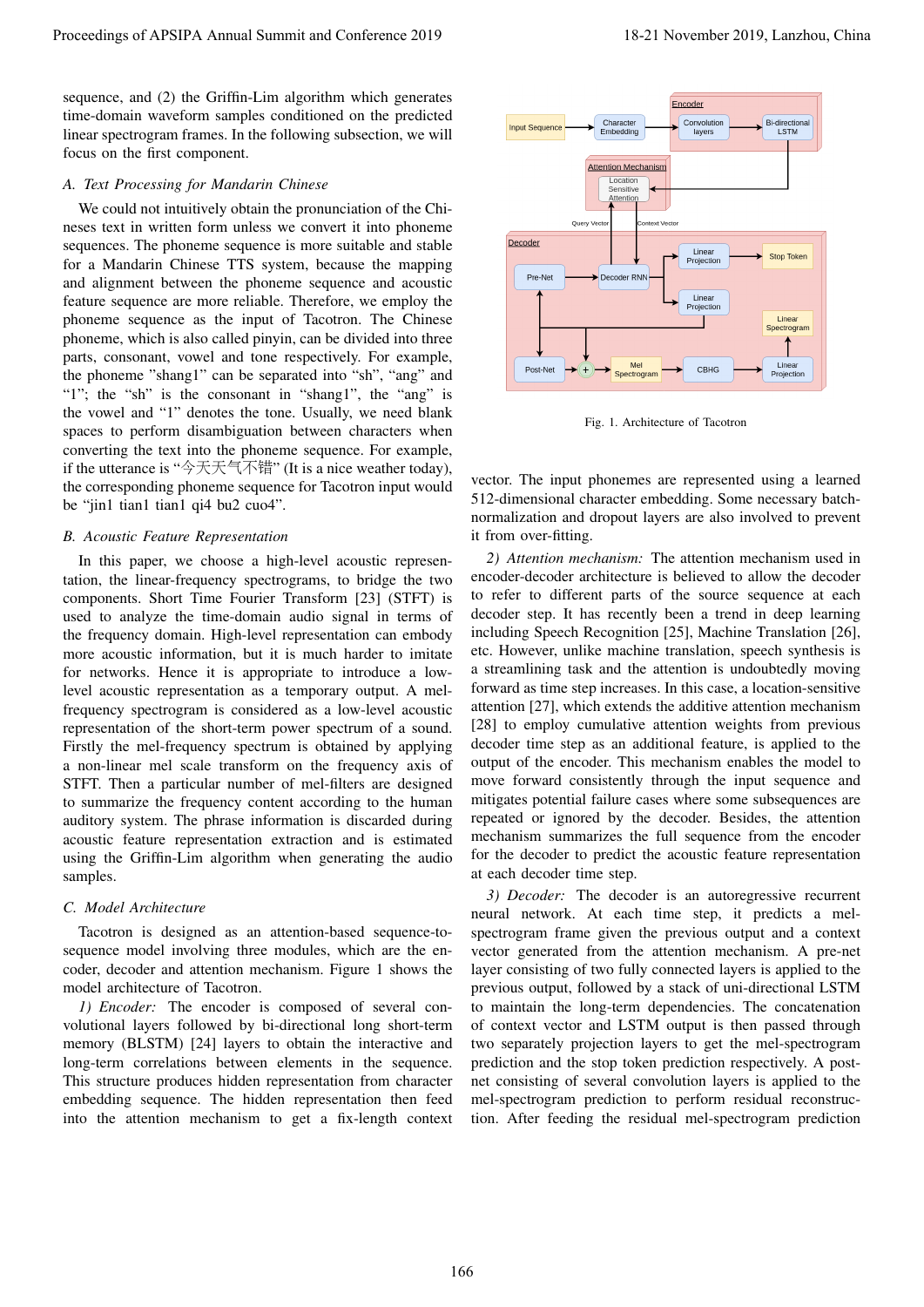

Fig. 2. Architecture of prosody model

into a complicated network named CBHG, which consists of convolution layers, fully connected layers and GRU [29] recurrent layers, a projection layer is used to generate the linear-spectrogram prediction.

#### III. EXTENDED TTS SYSTEM WITH PROSODY

The Tacotron model can produce a sequence of linearspectrogram predictions based on the given phoneme sequence. However, when it is adopted in Mandarin Chinese TTS, Tacotron could not learn any prosody information from the input unless the prosodic annotation is provided. For example, given that "/" represents a short pause within a Mandarin utterance, for an identical sentence "请明天下午到我办<sup>公</sup> 室" (please come to my office tomorrow afternoon), there are plenty ways in reading when it is converted into phoneme sequence "qing3 ming2 tian1 xia4 wu3 dao4 wo3 ban4 gong1 shi4", such as "qing3 ming2 tian1 xia4 wu3 / dao4 wo3 ban4 gong1 shi4", "qing3 ming2 tian1 / xia4 wu3 dao4 wo3 ban4 / gong1 shi4" and etc. Because the phoneme "gong1 shi4" in the later one is the same as another word " $\triangle \vec{x}$ " (means formula). The former one is more natural compared to the later one because it would not cause ambiguities for comprehension. Therefore, we adopt a prosody labeling system to provide the prosody annotation before the text-to-phoneme procedure.

The prosodic annotation contains three kinds of pause:

- PW, a short pause between words where the former word is pronounced with stress.
- PP, a medium pause between words or phrases where the tone of the former phrase is pronounced like the end of an utterance but actually not.
- IP, the long pause between sentence.

We are not able to distinguish the difference between these three types correctly since the pauses are too short, usually less than 0.2 second. But we can sense the pause and transition in rhythm within a sentence. These prosodic boundaries help disambiguate the comprehension of a sentence, which is significant in the Mandarin Chinese TTS system.

#### *A. Prosody Model*

We adopt a prosody neural network architecture to predict prosodic boundaries for a given text. We believe the prosodic annotation is learnable from text since it is determined by the context and word composition of a sentence.

*1) Input:* Each Chinese character is converted to a unique integer when applying the neural network approaches. The texts in a batch are padding to the max length of all the texts with a symbol that does not appear in the Chinese text, which makes the data more suitable to feed in the neural network without affecting the performance.

*2) Prosodic annotation symbol:* In our method, we use symbol "@" for PW annotation, "%" for PP annotation and "&" for IP annotation respectively. For a given sentence "今 天天气不错" (Today's weather is good), it would become "<sup>今</sup> 天@天气%不错&" after the prosodic annotation prediction.

*3) Architecture:* The main architecture is shown in Figure 2. We use the prosody prediction approach illustrated in [30] for prosodic annotation labeling. Different to the original method, we use a pre-trained word-to-vector lookup table [31] for text embedding instead of a learnable embedding layer. The word-to-vector table is more suitable in this case regarding its coverage, freshness and accuracy on representing Chinese words.

The prosody model could be divided into three modules according to different annotations. Each module is a binary classification network predicting if a prosodic annotation needs to appear in each time step. For each time step, there is only one prosodic annotation could appear. Therefore the prosody labeling priority follows  $IP > PP > PW$ . The input of the annotation prediction module with higher priority is correlated with the module with lower priority through concatenation.

To obtain the long-term dependencies and hidden-level characteristic feature of the Chinese characters in a sentence, we apply a bi-directional LSTM layer as the encoder for every annotation module. Then the encoder output is passed through a decoder containing a single uni-directional LSTM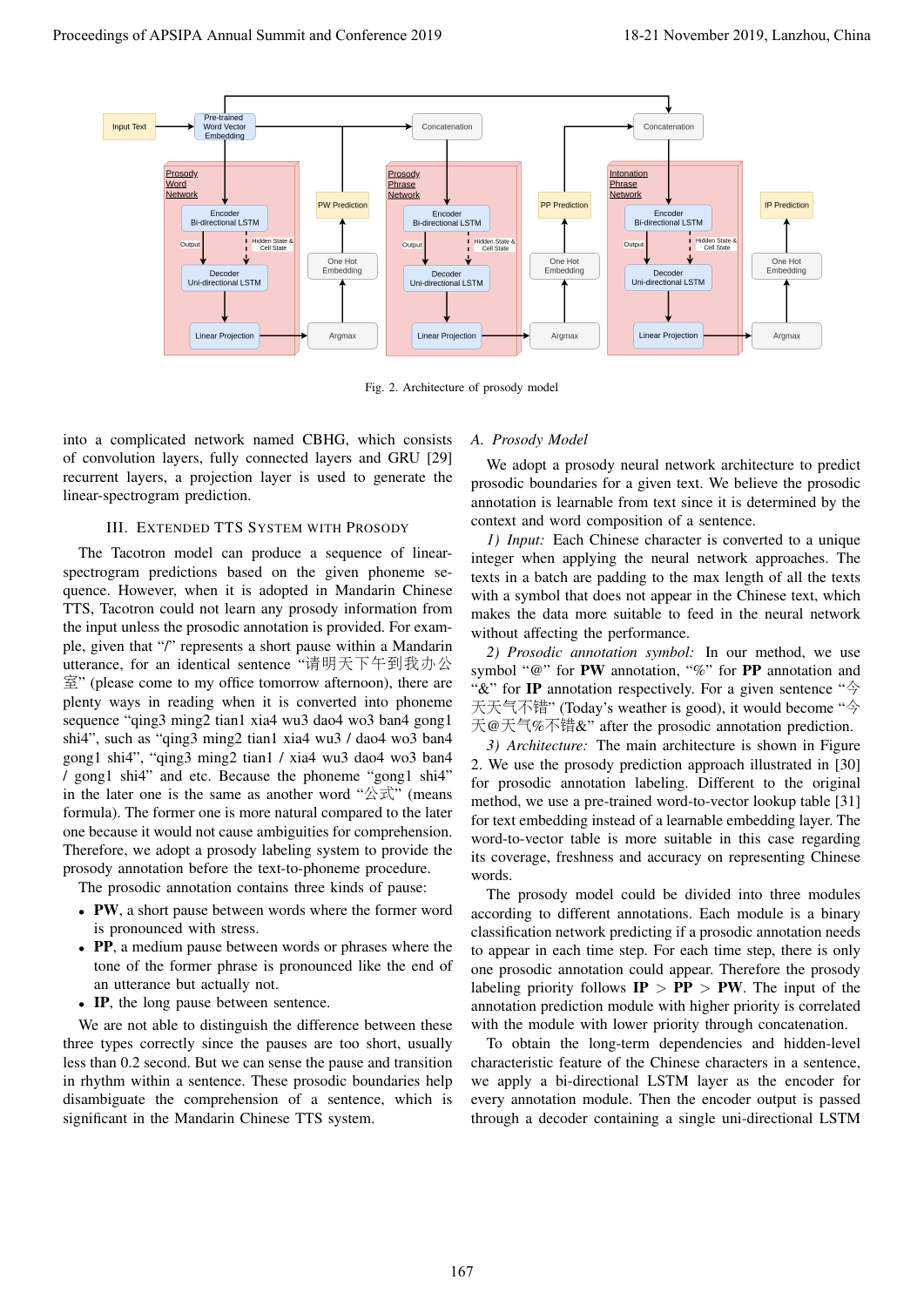layer. Finally, a linear projection layer is adopted for binary classification.

# *B. Tacotron with Prosodic Annotation*

To introduce the prosody in Tacotron, we train the Tacotron model with a well-labeled dataset with prosodic annotation. In the synthesis phase, we label a given sentence with prosodic annotation, then convert the text into a phoneme sequence for the Tacotron model to predict the relevant spectrum. This model can imitate the prosodic pause inside the synthetic speech signal according to the input phoneme sequence with prosodic annotations.

## IV. EXPERIMENTS

# *A. Database*

We train our systems on the BZSYP database [32] consisting of 10,000 audio samples. The speaker is a Chinese female in age 20s. The sample rate of the audio is 48 kHz. All the texts, phoneme sequence and prosodic boundaries are welllabeled. We downsample the audio to 16 kHz for training. The duration of each audio is around 4-6 seconds and sum up to 10.38 hours. The phoneme sequence and texts have carefully been rectified with less than 2% and 0.2% error rate as described authoritatively. 5% of the BZSYP database is set aside for testing. We use the Pypinyin [33] Python package to convert the Mandarin Chinese characters into phoneme sequence.

## *B. Tacotron Model Setup*

We use librosa [34] Python package to perform Short Time Fourier Transform [23] (STFT) to extract the acoustic parameter from audio. We extract the normalized energy of STFT as acoustic features which our model aims to predict. The number of mel-spectrogram channels is set to 80 while the dimensionality of the linear channels is 1024. Since our model is trained with audio samples under 16 kHz, the window size and hop size is set to 1024 and 256 respectively. The minimum frequency in extracting acoustic feature is 95 to help taking off the noise. All other network hyper-parameters remain unchanged to the default value. Two Tacotron models are trained in our work. The first one is trained without prosody annotations, while the other system is trained with prosody annotations and use the phoneme sequence converted from the text that obtains prosodic labeling from the prosody model. Proceedings of APSIPA Annual Summit and Conference 2019<br>
Leading Conference 2019 11 and Conference 2019<br>
detailed the conference 2019 11 and Conference 2019<br>
detailed the conference 2019 11 and Conference 2019<br>
detailed t

TABLE I ACCURACY FOR THREE TYPES OF PROSODIC BOUNDARIES

| Prosody type    | РW     | рp     |        |
|-----------------|--------|--------|--------|
| <b>Accuarcy</b> | 92.16% | 93.27% | 99.18% |

# *C. Prosody Model Setup*

We pad all the sentence to a fixed length 59, same as the decoder time steps size. The embedding dimension of a word is 200. The number of the hidden unit is 128 in LSTM layers

for both the encoder and decoder. The dropout rate is 0.5 and the regulation factor is 0.8. We train our model with Adam optimizer with an initial learning rate of 0.01 and 0.85 decay rate. The prosody model is trained with the text data from BZSYP database.



Fig. 3. Preference between two systems

# *D. Results*

As shown in table I. The accuracy of three types of annotation is high enough for prosody prediction. As for subjective evaluation, we asked 10 native Chinese speakers to choose their preference on speech utterances that synthesized from the baseline Tacotron model and the method we proposed according to the prosody and naturalness. Each speaker needs to make their choice on 15 different sentences that randomly selected from the testing set. Results in Figure 3 show that our proposed method outperforms the baseline with 84 choices on the Tacotron with prosodic annotation while 23 on the baseline system.

# V. CONCLUSIONS AND FUTURE WORK

This paper provides a method to introduce the prosodic annotation into Tacotron model for generating rhythmed and natural Chinese speech. To address the ambiguity of comprehension in Mandarin Chinese TTS system, a prosody model is trained to predict prosodic boundaries between characters for given text. The subjective evaluation conducted on native speaker shows that our proposed method outperforms the baseline system trained without prosodic annotation. In the future, we will combine the two network architecture, prosody model and Tacotron model, together. Design a prosodic feature extractor that could obtain prosody information automatically from text, where the prosodic feature helps adding pauses between syllables in the synthetic speech to make it more human-like.

#### **REFERENCES**

[1] A. J. Hunt and A. W. Black, "Unit selection in a concatenative speech synthesis system using a large speech database," in *1996 IEEE International Conference on Acoustics, Speech, and Signal Processing Conference Proceedings (ICASSP)*. IEEE, 1996, pp. 373–376.